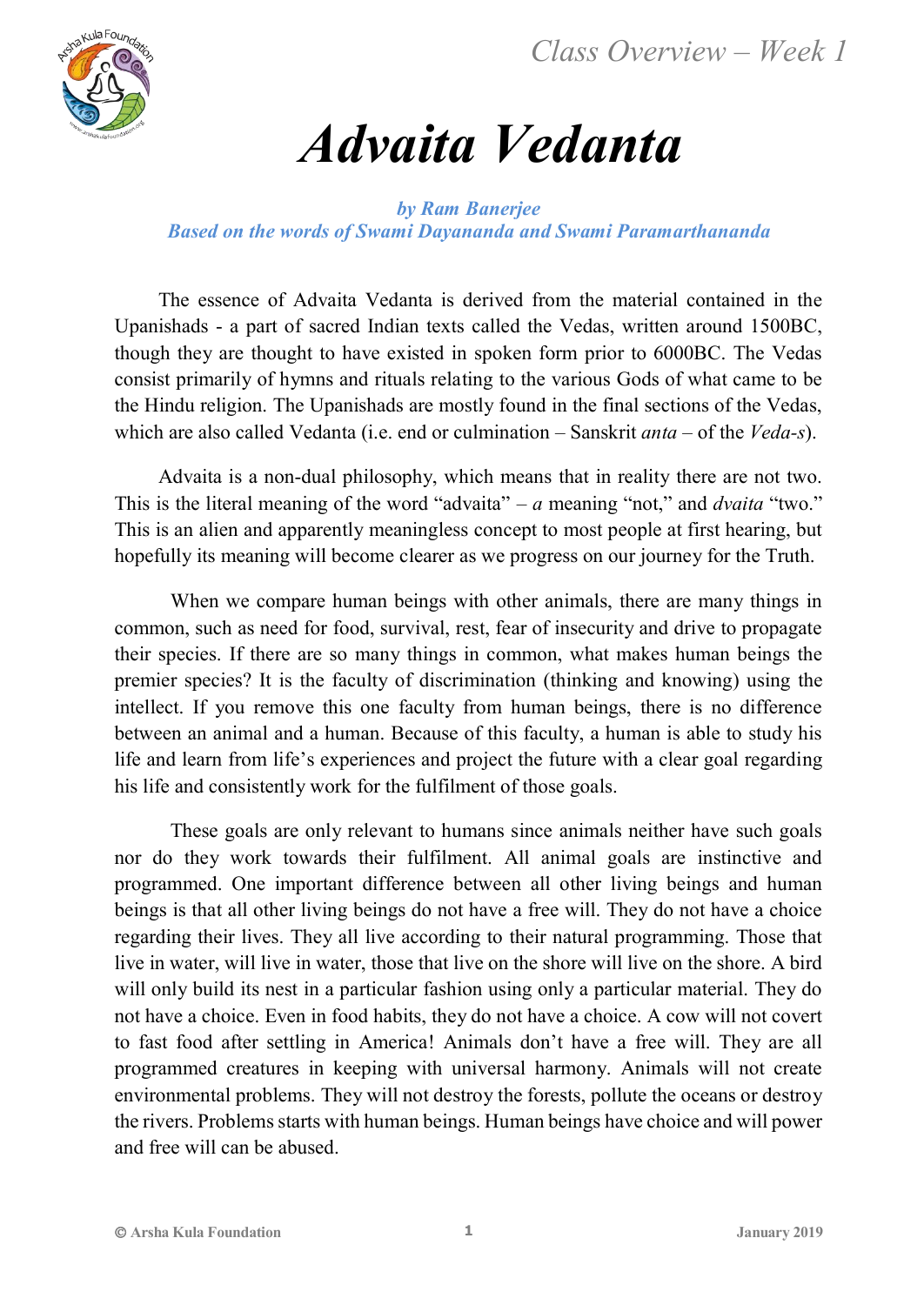Many think that the definition of freedom is to be able to do whatever one wants. That is NOT freedom since it is action based on what your mind desires. Your body thus becomes a slave to the mind. It is slavery, the exact opposite to freedom. A diabetic may crave for a bar of chocolate and it would be the easiest of tasks to let the mind win. But discrimination comes in being able to temper that desire with knowledge of what harm that sugar may have and thus CHOOSING, through free will, not to follow the craving. Thus, the true definition of freedom is **that which is available for abuse**.

Not only do we have free will, we also have the power of knowledge. Even a mighty elephant can be slain with a single shot. Knowledge is power and human knowledge is available for abuse. If the human being is not taught properly, he will not only destroy creation but all the living beings in creation and in the process, he will destroy himself. Rules for harmonious living had to be prescribed as soon as human beings came into existence, that prescription is called the *Vedas*. The Vedas teach us how not to abuse free will and how to be a responsible citizen of the world. Whether I like it or not, I have to be a responsible citizen, not only for my sake, but also for the sake of the entire creation. My way of life should be in harmony with creation.

Human beings are thus unique because of the discriminative power of the intellect. One human being can have many goals and different human beings often have differing goals – many of them diagonally opposite. For example, one may be trying to buy the house that another is trying to sell. One may be trying to divorce a spouse that another is trying to marry. On closer analysis it turns out that rather than many goals, the goal is only one – the ultimate goal. Through the 'fog' of so many apparently different goals, human beings are actually only trying to seek one goal and that is happiness or fulfilment. Whether it is through status, position, possessions or fame, humans seek happiness alone. How can we know?

Let us consider a person as he buys an object such as a television, car or house for example, hoping that the object will give him happiness. Eventually, the same object will become faulty. The moment it starts to give problems, it is no longer wanted and it is sold or disposed of in some way. Everybody is working towards improving human happiness alone. Every invention is ultimately connected with human happiness alone. The Vedas try to help us to achieve this happy and fulfilled life.

The Vedas are split into four (known as Rig-Veda, Yajur-Veda, Sama-Veda and Atharva-Veda). They are called Vedas because they are a source of knowledge on how a person may identify the goal and achieve it. These Vedas were 'revealed' to Rishis (the seers). The idea intended here is that the rishis served as a medium and through the rishis the Vedas are revealed to humanity. The rishis are not the creators of the mantras of the Vedas. The rishis are known as the 'seers' of the mantras. The Vedas are a body of knowledge, not a body of Sanskrit words. Sanskrit words are purely words of the rishis.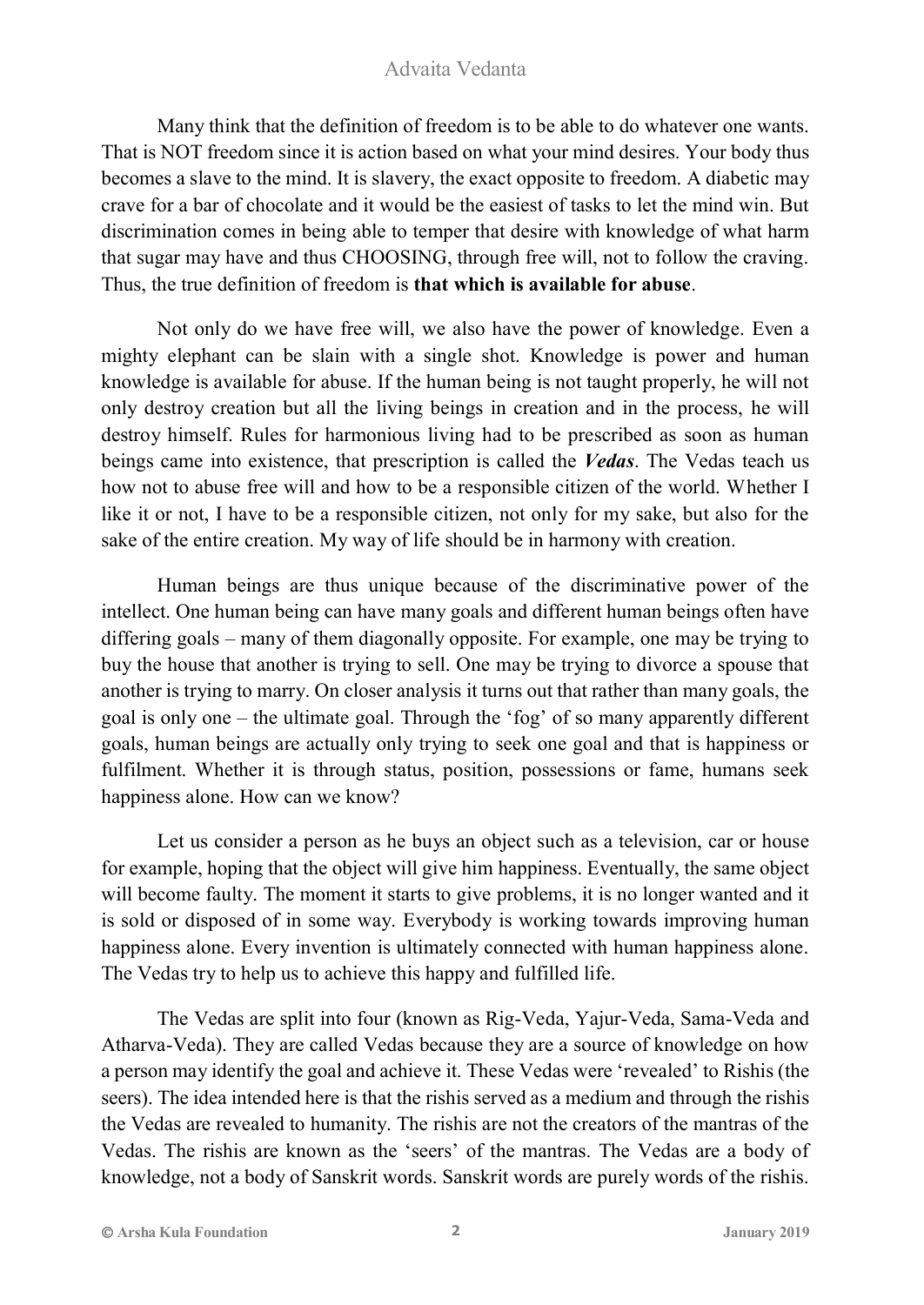In English we have two words "invention" and discovery". Inventing is creating something new while something that is already there is discovered. Similarly, the rishis did not invent the mantras by using their intellect but the mantras were already afloat in the creation and the rishis, with their extraordinary subtle minds, were able to capture these mantras like a television set capturing the television signals in the air. In turn, the rishis have handed down this to us through a guru-student lineage tradition.

There are two branches of knowledge, higher or superior knowledge and lower or inferior knowledge. All the material sciences, Physics, Astronomy, Chemistry etc. are called inferior knowledge. Spiritual knowledge is called superior knowledge. Why should this be so? Inferior knowledge is the study of the effects while superior knowledge is the study of the original cause. Study of the effect is always inferior and study of the cause is always superior. Why? Because, by knowing one effect, another effect cannot be known whereas by studying one cause all effects are known. For example, by knowing chemistry one cannot know physics. By knowing football, one cannot know rugby. By knowing one plant one cannot know another. However, if one knew about that which is the cause of everything then one can know about every effect since the cause must pervade every effect. For example, wood is the cause of a wooden table or chair. If one knew about wood, one would know about wooden tables AND wooden chairs since wood permeates every wooden table and wooden chair. The teachings state that there is one limitless cause of the entire universe called *Brahman.* It is said to be the cause of every effect.

The Vedas are the basic sacred text intended to assist human beings in their pursuit of happiness. They offer assistance if requested. They do not want to impose of force themselves upon us. We may use them if desired and free of cost.

The Vedas say that happiness that is the ultimate goal of every human being, can be classified into two types based on the source of the happiness. One happiness is the happiness coming from an external source in the form of various objects, people or situations. The majority of people are working in the field of externally-sourced happiness alone. They identify the source of such happiness, such as an object, and then set about its acquisition and preservation for the purpose of regular enjoyment. One may desire, a house, a car, a relationship, a child and so on. All are external sources of happiness.

The Vedas say that there is also an internal source of happiness where the happiness you seek is not based on outside objects, people or situations. If there is an internal source of happiness, how come the majority of human beings are seeking the externally sourced happiness? The inner source of happiness is unfortunately unknown or hidden. Just like a farmer with treasure hidden on his land considers himself poor because of his ignorance of the treasure, so humans consider themselves limited through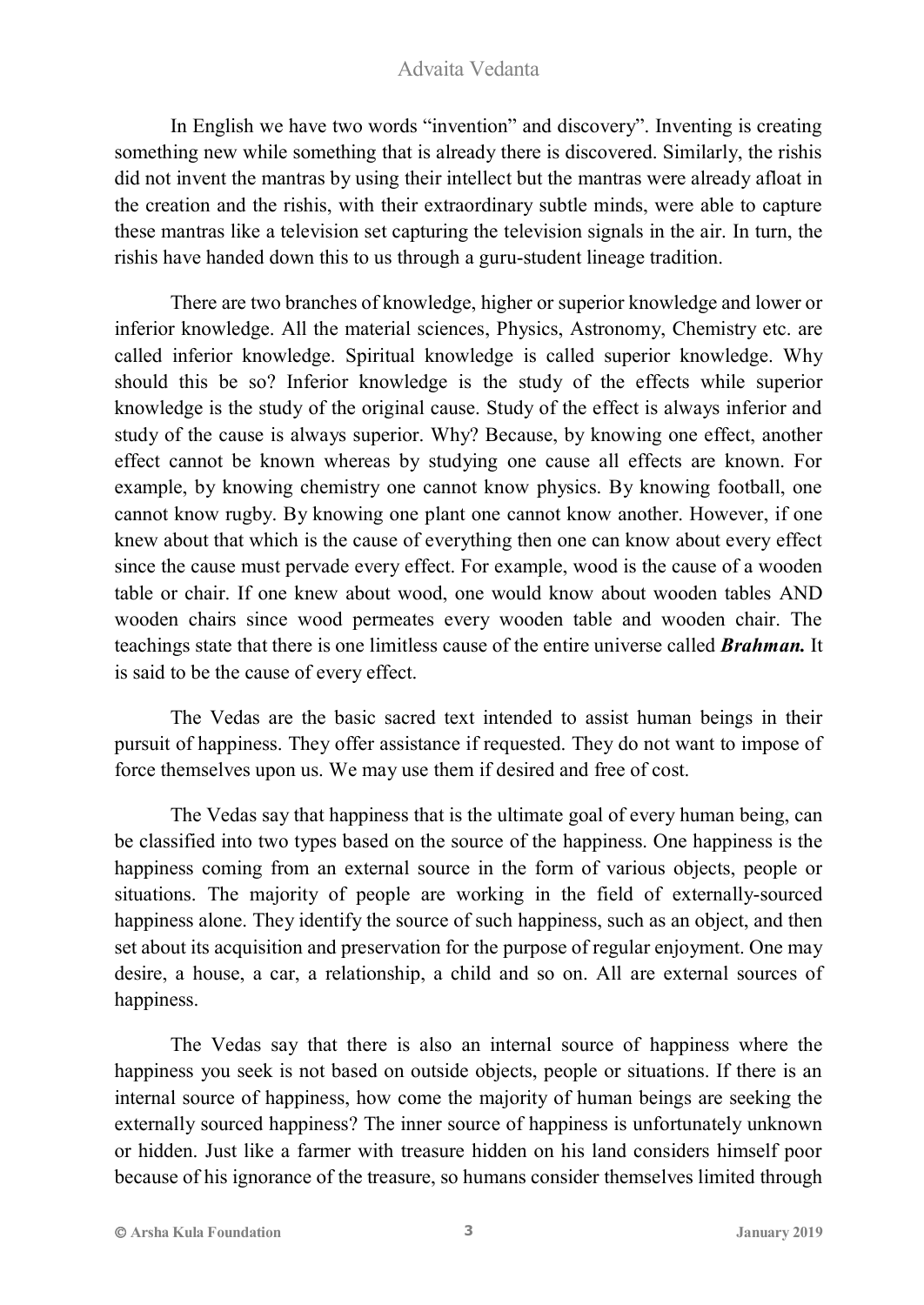their ignorance of their true selves. So, how does one acquire internally-sourced happiness? Just like a water diviner is able to 'find' water underground where it is hidden from most people, the Vedas are able to identify the treasure of internally-sourced happiness. However, it is not sufficient to identify the treasure, you have to acquire it and own it by digging and working hard. The Vedas therefore identify the knowledge required as well as suggest mechanisms for digging and hard work, at the intellectual and emotional level, to acquire the treasure of this knowledge. The identifying is called *Sravana* and the acquiring is called *Manana* and *Nididhyasana*.

*Sravana* is achieved through listening intently to a teacher without judgement. So thorough must the listening be, that one should be able to paraphrase back the content of the teaching. Judgement must be set aside during this time because judgement stops the acquisition of new information. Since you are there to learn something you do not know, what is coming to you must be new. Yet judgement is based on what you already know so you judge new information with what you already know and accept or reject based on your current understanding using your existing knowledge. This is sure to block out anything new, there is no point in attending the class. If you wish to merely hear that which reinforces your current understanding then there is no one that can teach you anything new.

It is therefore extremely important to choose a qualified teacher who not only knows the subject being taught but also knows how to teach. Once the teacher is accepted, the teachings must be also be accepted unconditionally, 'subject to future verification'. For example, you have chosen to study mathematics at a prestigious university and on the first day of class, the head of mathematics, a learned and wellrespected professor, writes  $E=mc^2$  on the board. This is something you may have seen or heard about before but you have no idea if it is true. You do not yet possess the skills to prove it or understand it fully. Therefore, you accept it as a correct statement coming from an eminent teacher in the firm belief that before too long he will be able to explain to you the true meaning of the equation. This is unconditional acceptance subject to future verification.

Having understood what has been said, the next stage is analysis. Here the student asks the teacher questions and discusses the information with a view to eliminating any doubt in its understanding. This second stage is called *Manana*. By the end of this stage the information becomes knowledge because it is entirely understood without any gaps or doubt.

The third stage is called *Nididhyasana* where one takes the knowledge already acquired and makes it one's own though deep contemplation. This can be through meditation or quiet uninterrupted contemplation. The fully understood knowledge thus becomes one's truth not based on faith but based on understanding. Faith has to be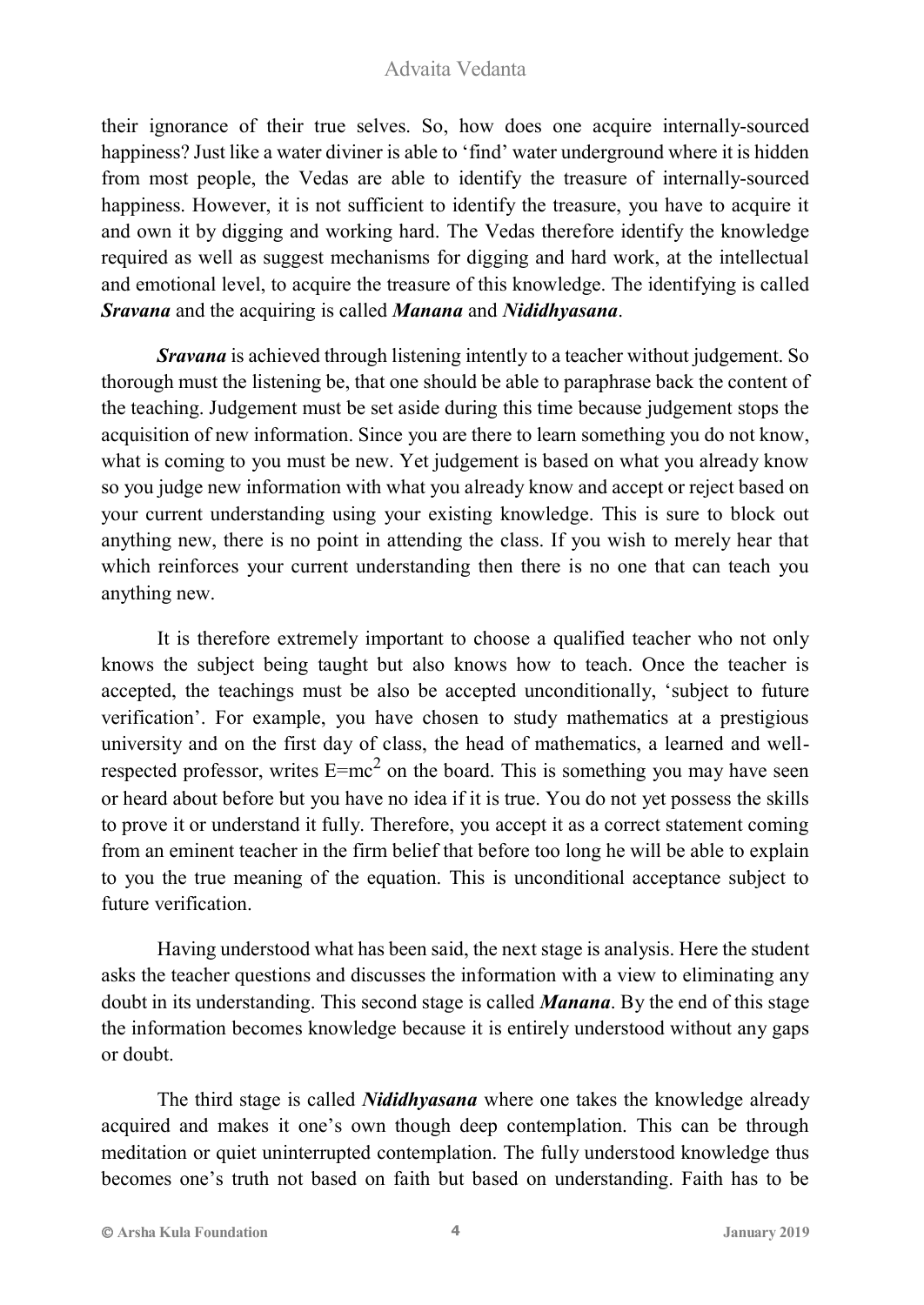preached. Knowledge has to be taught. That is why the Vedas have to be taught by competent teachers.

Through these three, you can identify and own internally-sourced happiness as your own. So, what are the differences between externally-sourced happiness and internally-sourced happiness? Which is better? The teachings merely present the pros and cons of each. It does not want to impose a choice, which is entirely ours to make.

The nature of externally-sourced happiness seems easier to acquire and I feel at home since everybody around me appears to be after it also. I am not judged to be odd since I hold similar values to those around me. However, since externally-sourced happiness comes from an external source, I rely on external factors to be happy which means that it is a conditional happiness dependent upon the many unpredictable conditions of objects, people and situations. There is a constant threat, anxiety or fear that any one of these conditions may go away. Thus, the *first defect* of externally-sourced happiness is the fear that it may go away. This fear is justified since it is a condition of every object that it will change or end. Either I will be separated from it or it will be separated from me. All external objects are thus transient.

Secondly, whatever is taken or borrowed from the outside, is certainly not my own and is subject to loss at any time. For example, consider rice cooking in a pot. The rice cooks because it borrows heat from the water but the water itself borrows heat from the pot, which in turn borrows heat from the fire. Does the fire borrow its heat from elsewhere? No, and since heat is intrinsic to fire and need not be borrowed, the heat will never leave the fire. What is not borrowed cannot be lost. What is one's nature is never lost. The vessel and the water can go cold when removed from the fire but the fire will always be hot. Thus, whatever is borrowed is impermanent and whatever is natural to it is permanent. Thus Externally-sourced happiness, which is borrowed from the outside, can never be permanent. This is its *second defect* that externally-sourced happiness is not permanent.

Since internally-sourced happiness doesn't come from the outside, it is unconditional. It is not affected by the fluctuation of external conditions. For example, the heat of the fire is not affected by the fluctuations of the water. Whatever is unconditional, natural or intrinsic to myself will be permanent because it is not coming from the world. The world cannot threaten me. My fulfilment is not dependent on the world. Being totally dependent on the external world makes a person miserable as conditions change.

It is your choice whether you choose externally-sourced happiness or internallysourced happiness. The Vedas do not wish to impose one or the other but rather set about explaining methods to acquiring both types of happiness. The Vedas broadly divide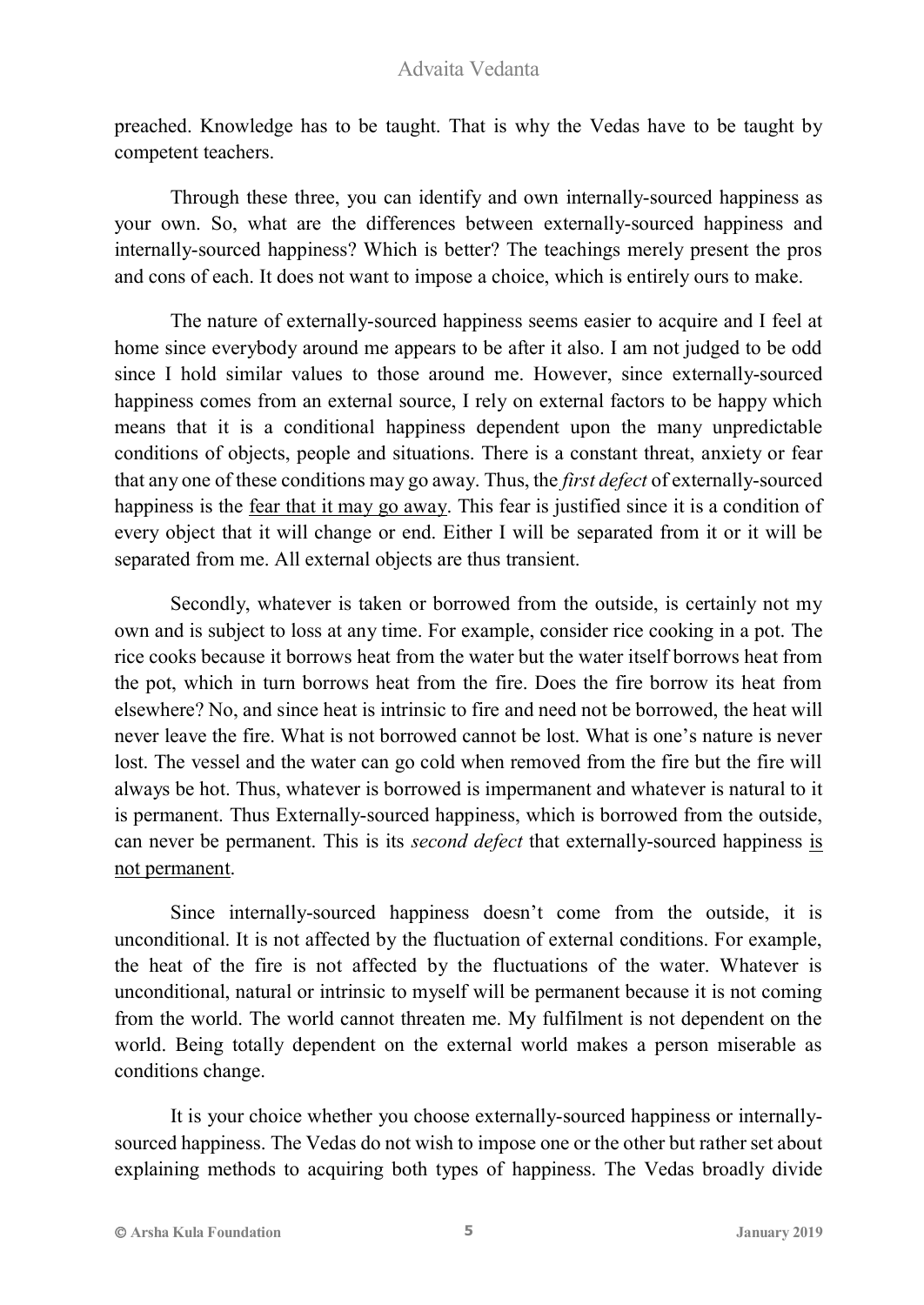themselves into two parts to provide methods for both types of happiness. The first part of the Veda (**Veda purva**) deals with externally-sourced happiness and the last part of the Veda (**Veda anta**) deals with internally-sourced happiness. This last part of the Veda is also known as the Upanishads (that which destroys dependence). Dependence on external conditions is called bondage and this dependence is destroyed by the Upanishads.

The *first difference* between Veda purva and Veda anta is that they deal with externally-sourced happiness and internally-sourced happiness respectively.

The *second difference* between the two parts is that Veda purva promotes dependence on external factors and therefore deals with dependence. Whereas Veda anta talks about happiness from oneself and therefore promotes independence or freedom.

The *third difference* is that Veda purva promotes acquisition because it talks about external factors that I have to acquire to be happy. Whereas Veda anta talks about happiness coming from oneself and since one learns to depend on oneself, one does not depend on external factors. Therefore, Veda anta promotes dropping dependences and promotes renunciation. A free person does not want to hold onto anything.

The *fourth difference* is that Veda purva promotes action. Action is required to procure the external objects that I need in order to make me happy. All actions have a consequence or result. The lesson to be learnt is that all results of actions, however pleasant they may seem, have three intrinsic defects:

- 1. They are all mixed with pain. They are not pure pleasure. Acquiring involves pain, maintaining involves pain and losing involves pain.
- 2. No worldly accomplishment can bring contentment as you seek the next, higher, accomplishment. You are never aware of what you have but you are always aware of what you do not have.
- 3. It makes a person a slave of those things. You get used to things to which ultimately you become a slave. The more you come to depend on a thing, the more you lose your independence. The more your accomplishments, the more you move from independence to dependence. This is called bondage or addiction.

As long as these defects are there, a person will continue to struggle. The only difference is that the man with  $£100$  is working for the next  $£100$  and a man with  $£1000$ is working for the next £1000. The richer the person, the richer is the loan. As long as a person accomplishes these defective goals, the struggles of life will never be over. All these goals therefore can never bring the struggle to an end.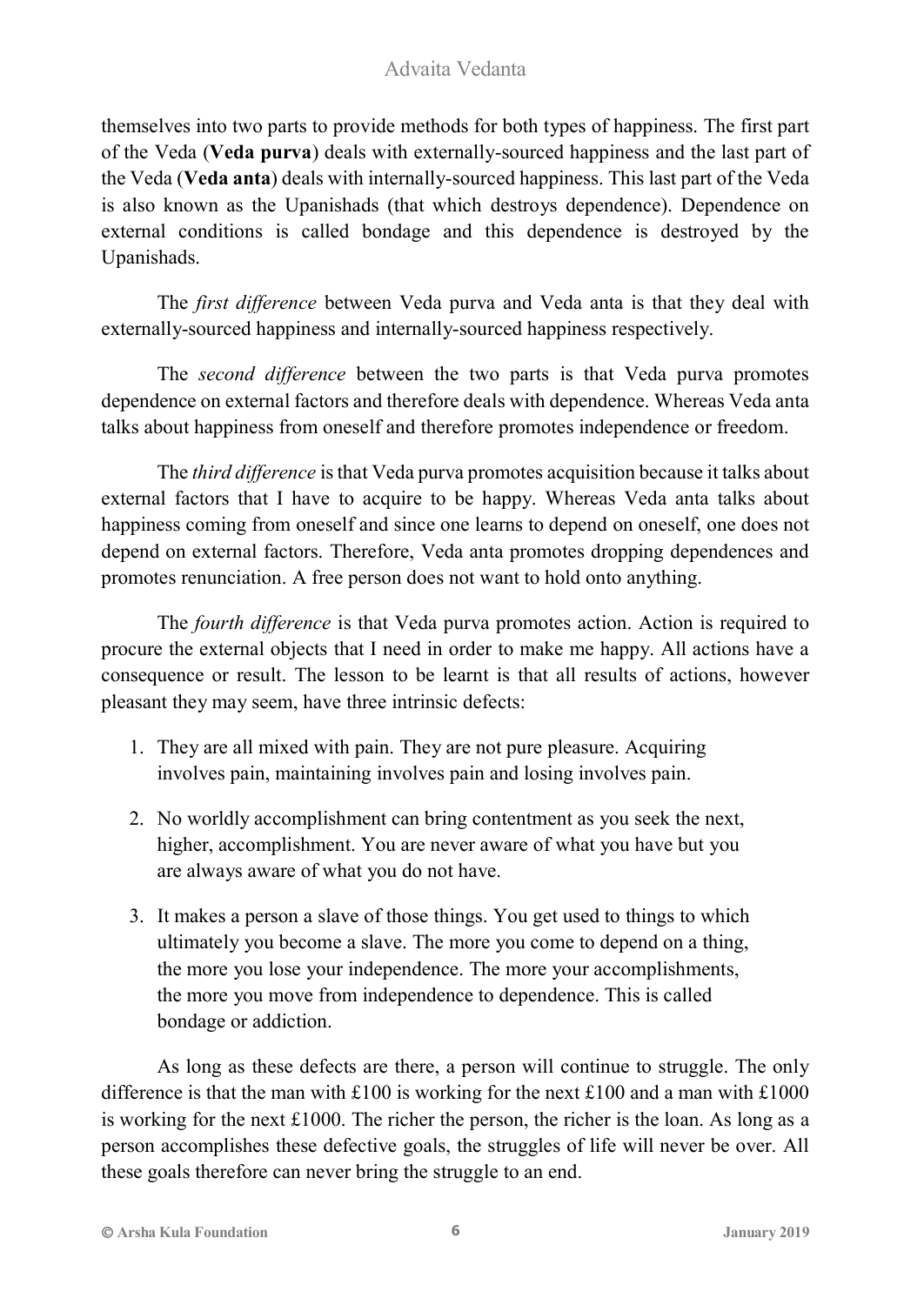Whereas in Veda anta, I need not work to acquire because I am not reliant on objects. I have to identify within me what is the source of happiness, where is it, what is it and how to tap into that source. No action is required since I have to discover. Hence Veda anta is the path of knowledge and discovery.

Having presented these two sections, the Vedas point out that we are free to choose but just like the small print on cigarette packets, it states that externally-sourced happiness will promote dependence that will lead to bondage. Whereas, Veda anta will promote independence that will lead to freedom.

Once this discriminative understanding - between externally and internally sourced happiness - comes though experience, we can respond in two ways. We can either blame things outside us or come to realise that it is my defect because I am dependent on external factors. As they say "*disappointments come to a person who has appointments with the future*." When something doesn't happen, as I want it to, I can either blame the world or I can blame myself for my own weakness of attachment. Therefore, such a person acquires dispassion towards all results of actions. Dispassion is not hatred, which is every bit as negative as attachment. Dispassion is neither attachment nor hatred. Dispassion is transcending hatred and attachment. Let objects, situations and people be around, but for security and fullness do not come to 'lean' on these external factors. Attachment is psychological dependence.

It is worth noting that Veda purva has another very important role. Even though I pursue externally-sourced happiness and acquire many objects from which I derive happiness, I still suffer from anxiety that they may not last. Majority of people do not mind that but there are some who want freedom from this anxiety. The Vedas point out that even after developing a desire for internally-sourced happiness, one cannot directly go to Veda anta because desire alone is not enough, one requires qualifications to enter Veda anta.

To attain these qualifications, one has to continue in Veda purva but make modifications to one's actions. The modified actions (described in the Vedas itself) can provide the qualifications necessary to progress on to Veda anta. Thus, Veda purva has a two-fold benefit. It can provide a person with externally-sourced happiness (material pleasures) and it can provide a person with the required qualification to go on to internally-sourced happiness. Having discussed the two portions of the Vedas, we shall now focus on Veda anta or simply *Vedanta* that gets its name from its position at the end of the Vedas.

The popular name for Vedanta is *Upanishad*. The word Upanishad has three sections '*upa', 'ni* 'and '*shad'*. The first '*upa'* indicates that this self-knowledge has to be acquired from a guru alone. Nobody can do self-study of the Upanishad. Doing so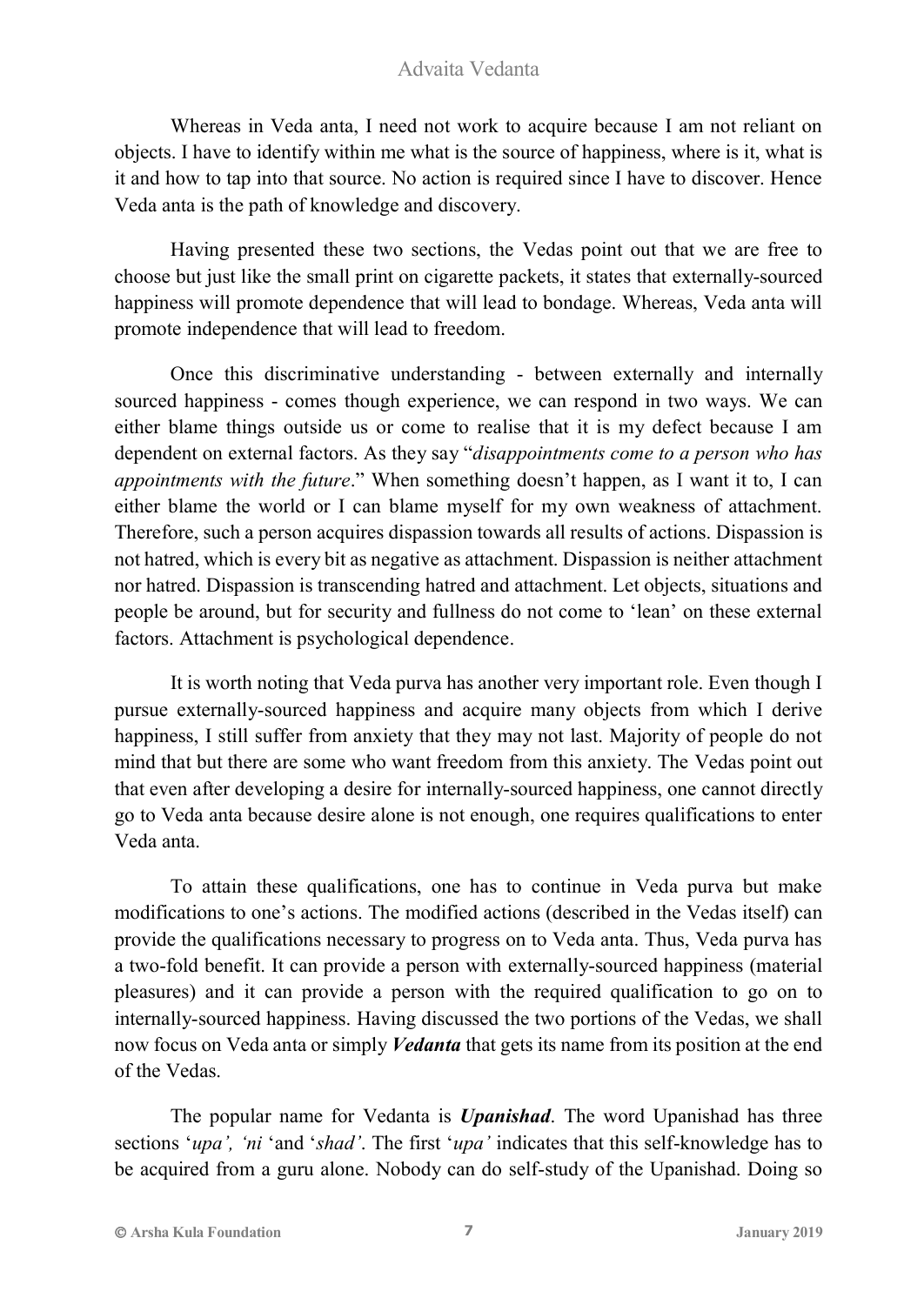will lead to 90% not understood and worse still, 10% misunderstood. The next part '*ni*' means that this self-knowledge has to be acquired, thoroughly and comprehensibly without any doubt or vagueness. Part knowledge is a dangerous thing. Ignorance is bliss, full knowledge is Bliss but half knowledge is a problem. Thus, this knowledge has to be systematically acquired. The final '*shad*' means destroyer and refers to all types of psychological dependences, which are called *bondage*. Thus, Upanishad means **'that knowledge that is to be acquired from a guru, thoroughly gained which will destroy bondage**.

Vedanta appears at the end of all four Vedas. These Vedas have many subdivisions (or branches) much like chapters in a book. Originally the Vedas had 1180 branches. Many branches have been lost just like species on earth. Among these original 1180 Upanishads, the essence can be found in 108 Upanishads. Out of these the most famous and popular are 10 in number. Adi Shankara (a great  $8<sup>th</sup>$  century Vedantic scholar) has written commentaries on these 10 Upanishads. Out of 108 or even 1180 why should do we study only 10? Because these are predominantly discussed in the *Brahma Sutras* – an advanced Vedic text – which gives logical support to Vedic teachings.

The *Bhagavad-Gita* is the Upanishads themselves in a diluted form. Thus, three books are considered essential to Vedantic study – the Bhagavad-Gita, The Upanishads and The Brahma Sutras. Of these the Bhagavad-Gita is the most diluted one while the Brahma Sutras is the most concentrated. These together are known as the foundation books on self-knowledge.